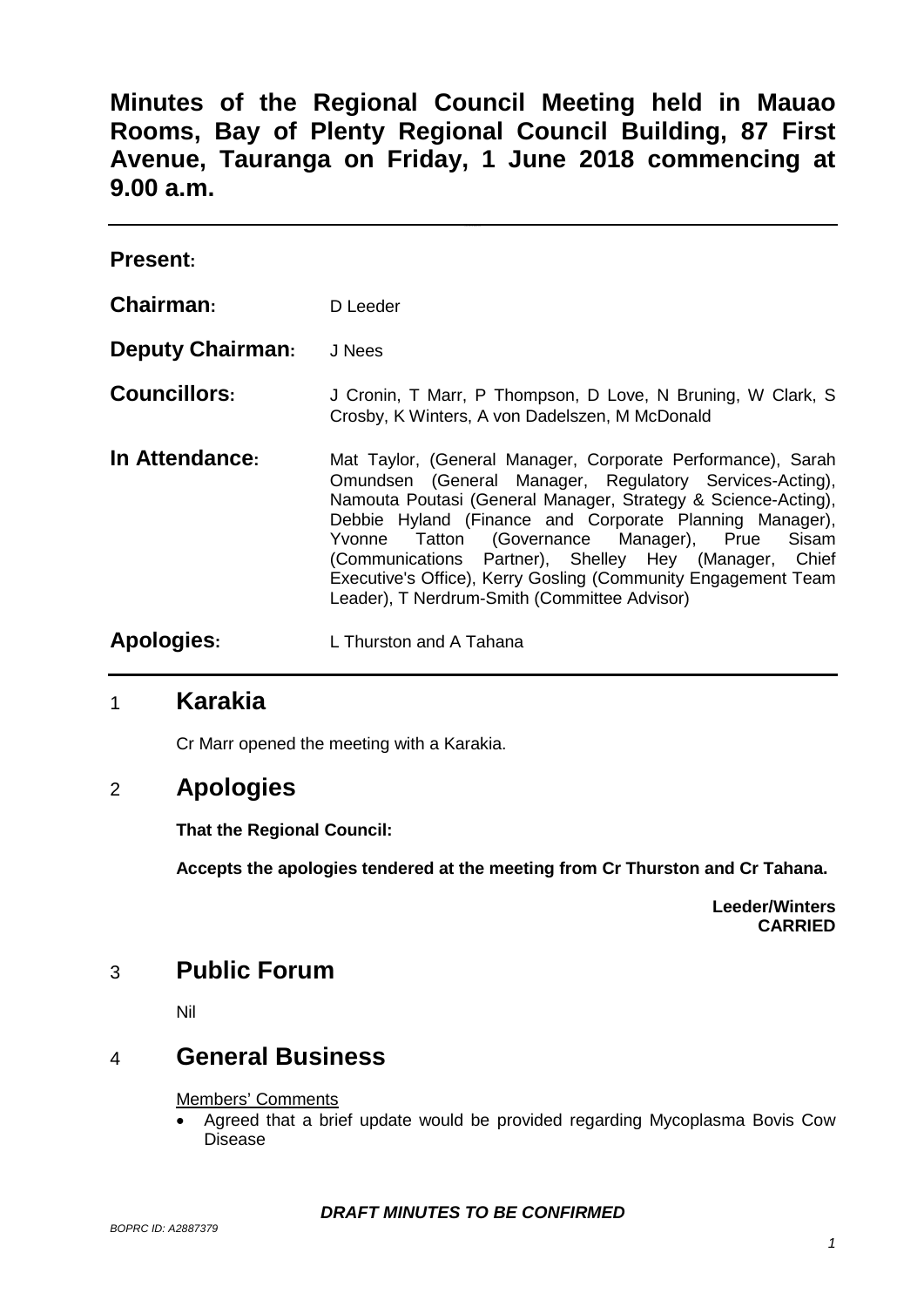• Noted the decision by Tauranga City Council to contribute funding towards the free school bus trials for Welcome Bay.

## 5 **Confidential Business to be Transferred into the Open**

Nil

## 6 **Declaration of Conflicts of Interest**

Nil

## 7 **Reports**

### 7.1 **Long Term Plan 2018-2028 - Financial Overview and Implications Following Council Deliberations**

Mat Taylor (General Manager, Corporate Performance) and Debbie Hyland (Finance and Corporate Planning Manager) provided an overview of developments since the Council LTP deliberations meeting on 22 May 2018, and the decision of the Board of Quayside Holdings Limited with regards to the positive results for the 2017/18 year.

#### Staff Comments

- The originally projected rates increase had reduced from 12% as outlined in the consultation document to 9.1% as a result of allocating the additional distribution forecast from Quayside Holdings Limited
- The Tauranga Passenger Transport reserve totalled \$790,000
- Outlined Council's contributions to the Regional Fund over the next 10 years, with the budget allocations increasing the balance of the Fund from \$23m in Year One to \$62m in Year 10
- There was additional borrowing capacity that could be applied to Capital expenditure from Year Four if required
- Toimata Foundation was seeking additional funding for the Enviroschools programme. Staff was currently identifying the contributions from the Kindergarten Association and the Territorial Authorities to facilitate a well-informed discussion on the appropriate level of support
- Following this meeting, the draft LTP 2018-28 would be reviewed by Audit NZ, prior to final adoption at the Council meeting on 28 June 2018.

#### Members' Comments

- Concerned that the significant drop in capital expenditure allocation, in particular in Year Four, was unrealistic, however it was noted that Council was required to prepare its Long Term Plan based on what was currently planned
- Preparing for change and being adaptive at a strategic level was an essential part of planning for the future.

#### Staff Follow-up

- Scenario planning to be considered through the Audit and Risk Committee, particularly for Years One and Two of the LTP 2021-2031
- Staff to commence discussions around being adaptive at a strategic level when planning for the future.

*Refer tabled item 1 – Enviroschools Key Results 2017, Nationwide Census.*

#### *DRAFT MINUTES TO BE CONFIRMED*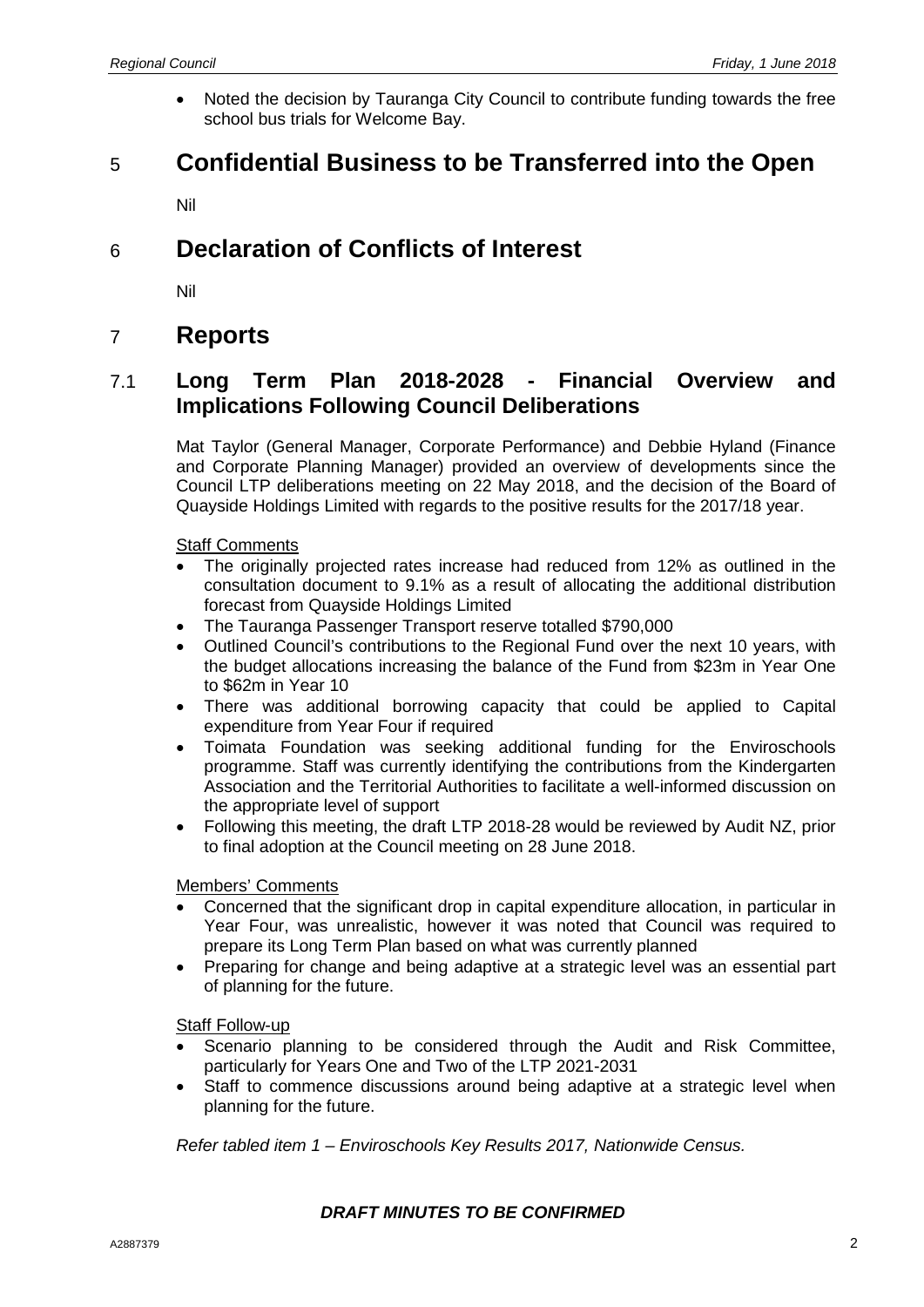### **Resolved**

**That the Regional Council:**

- **1 Receives the report, Long Term Plan 2018-2028 - Financial overview and implications following Council deliberations;**
- **2 Notes that the Enviroschools and related programmes will continue to be supported as currently budgeted, noting additional funding has been requested through the Long Term Plan processes for other territorial authorities;**
- **3 Notes the budget forecasts for the Chairman's discretionary fund and external sponsorship funds are included in the draft Long Term Plan 2018- 2028 budget estimates;**
- **4 Agrees that the draft Long Term Plan 2018-2028 will be prepared for adoption on an assumption of a general rate increase in 2018/19 of 9.1% and that this increase is almost three percent less than proposed through consultation.**

**Crosby/Cronin CARRIED**

## 8 **Public Excluded Section**

### **Resolved**

**That the Regional Council:**

**THAT the public be excluded from the following parts of the proceedings of this meeting.**

**The general subject of each matter to be considered while the public is excluded, the reason for passing this resolution in relation to each matter, and the specific grounds under section 48(1) of the Local Government Official Information and Meetings Act 1987 for the passing of this resolution are as follows:**

| <b>General Subject of Matter to</b><br>be Considered | Reason for passing this<br>resolution in relation to this<br>matter | <b>Grounds under Section</b><br>48(1) LGOIMA 1987 for<br>passing this resolution |
|------------------------------------------------------|---------------------------------------------------------------------|----------------------------------------------------------------------------------|
| Rotorua Review - April 2018<br><b>Flood Event</b>    | To protect the privacy of an<br>individual                          | Good reason for<br>withholding exists under<br>Section $48(1)(a)$                |

**Leeder/Love CARRIED**

# 9 **Consideration of General Business**

### 9.1 **Mycoplasma Bovis Cow Disease**

Members' Comments